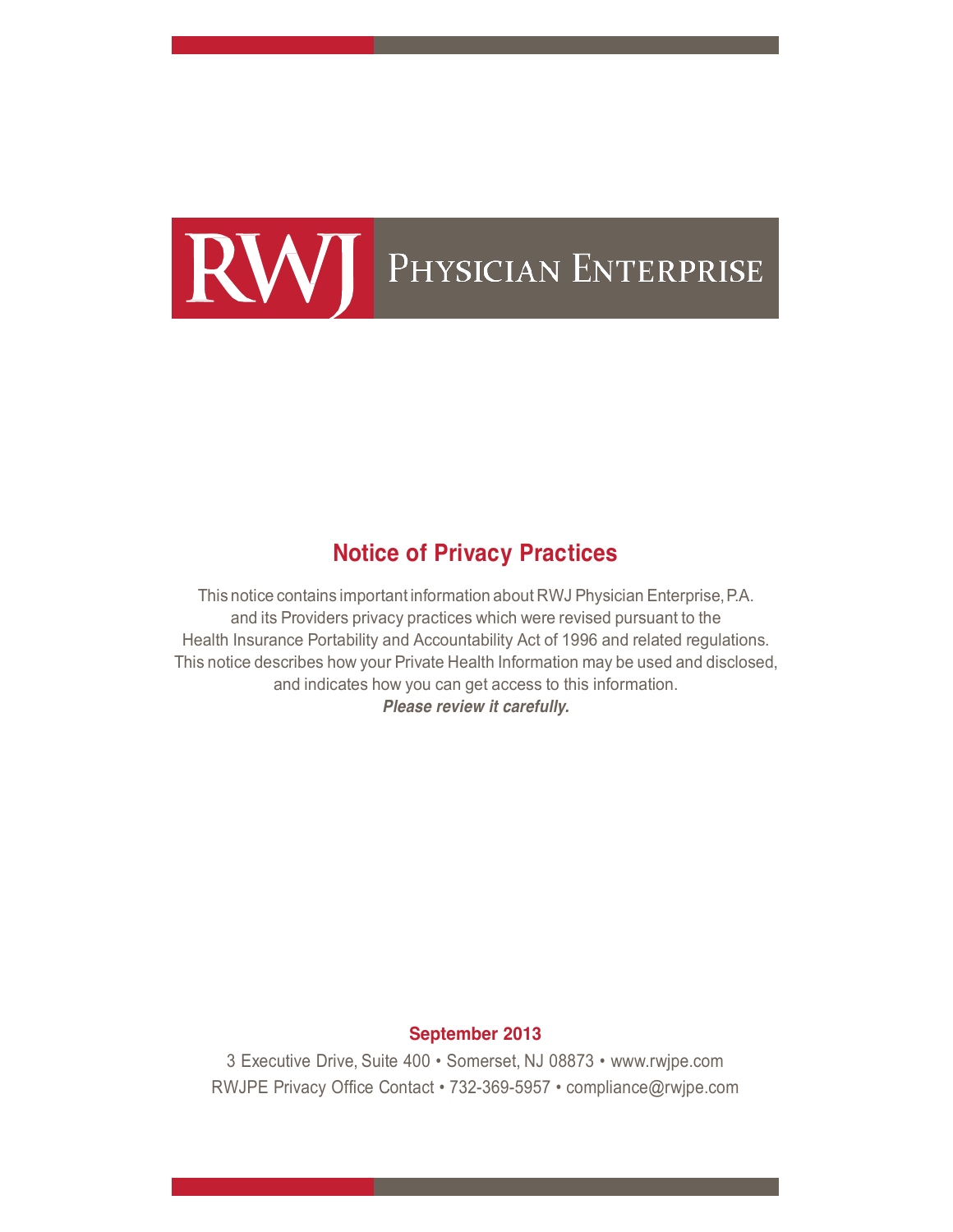# **Your Information. Your Rights. Our Responsibilities.**

# **Your Rights**

## *You have the right to:*

- Get a copy of your paper or electronic medical record
- Correct your paper or electronic medical record
- Request confidential communication
- Ask us to limit the information we share
- Getalistofthosewithwhom we'vesharedyourinformation
- Get a copy of this privacy notice
- Choose someone to act for you
- File a complaint if you believe your privacy rights have been violated

# **Your Choices**

## *You have some choices in the way that we use and share information as we:*

- Tell family and friends about your condition
- Provide disaster relief
- Include you in a hospital directory
- Provide mental health care
- Market our services and sell your information
- Raise funds

# **Our Uses and Disclosures**

#### *We may use and share your information as we:*

- Treat you
- Run our organization
- Bill for your services
- Help with public health and safety issues
- Do research
- Comply with the law
- Respond to organ and tissue donation requests
- Work with a medical examiner or funeral director
- Address workers' compensation, law enforcement, and other government requests
- Respond to lawsuits and legal actions

*Seepage2formore informationonthese rights and how to exercisethem*

*Seepage3formore informationonthese rights and how to exercisethem*

*Seepages4and5 for more information onthese uses and disclosures*

Page 1 • *Notice of Privacy Practices*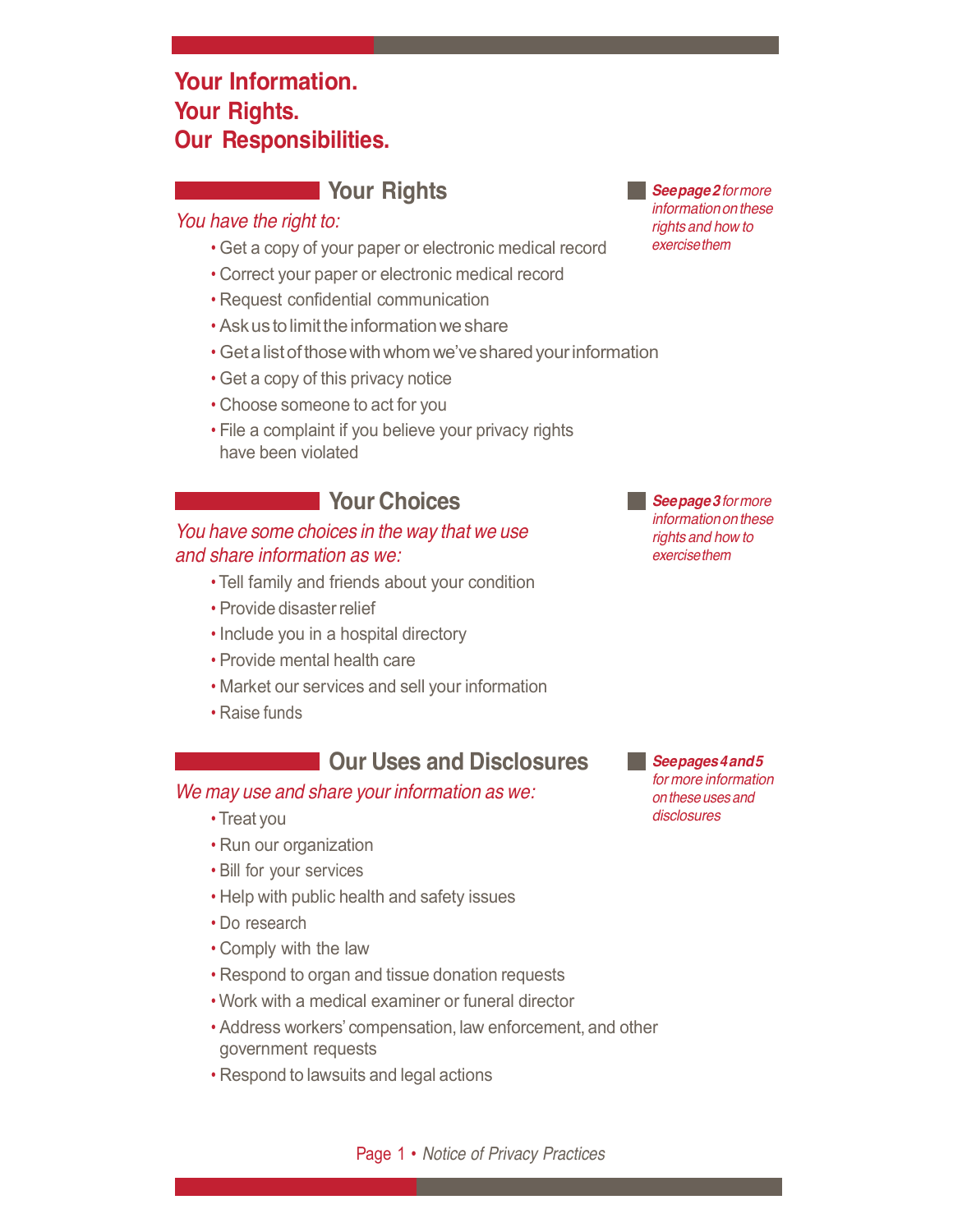# **Your Rights**

*Whenitcomestoyourhealthinformation,youhavecertainrights.*Thissection explains your rights and some of our responsibilities to help you.

## Get an electronic or paper copy of your medical record

- You can ask to see or get an electronic or paper copy of your medical record and other health information we have about you.Ask us how to do this.
- We will provide a copy or a summary of your health information, usually within 30 days of your request. We may charge a reasonable, cost-based fee.

### Ask us to correct your medical record

- You can ask us to correct health information about you that you think is incorrect or incomplete.Ask us how to do this.
- We may say"no"to your request, but we'll tell you why in writing within 60 days.

### Request confidential communications

• You can ask us to contact you in a specific way (for example, home or office phone) or to send mail to a different address.We will say "yes"to all reasonable requests.

### Ask us to limit what we use or share

- You can ask us not to use or share certain health information for treatment, payment, or our operations.We are not required to agree to your request, and we may say "no"if it would affect your care.
- If you pay for a service or health care item out-of-pocket in full, you can ask us not to share that information for the purpose of payment or our operations with your health insurer.We will say"yes"unless a lawrequires us toshare that information.

## Getalistofthosewithwhomwe'vesharedinformation

- You can ask for a list (accounting) of the times we've shared your health information for six years prior to the date you ask, who we shared it with, and why.
- We will include all the disclosures except for those about treatment, payment, and health care operations, and certain other disclosures (such as any you asked us to make). We'll provide one accounting a year for free but will charge a reasonable, cost-based fee if you ask for another one within 12 months.

#### Get a copy of this privacy notice

• You can ask for a paper copy of this notice at any time, even if you have agreed to receive the notice electronically.We will provide you with a paper copy promptly.

#### Choose someone to act for you

- If you have given someone medical power of attorney or if someone is your legal guardian, that person can exercise your rights and make choices about your health information.
- We will make sure the person has this authority and can act for you before we takeanyaction.

#### File a complaint if you feel your rights are violated

- You can complain if you feel we have violated your rights by contacting us using our contact information at the bottom of each page.
- You can file a complaint with the U.S.Department of Health and Human Services Office for Civil Rights by sending a letter to 200 Independence Avenue,S.W.,Washington, D.C. 20201, calling 1-877-696-6775, or visiting **www.hhs.gov/ocr/privacy/hipaa/complaints/**
- We will not retaliate against you for filing a complaint.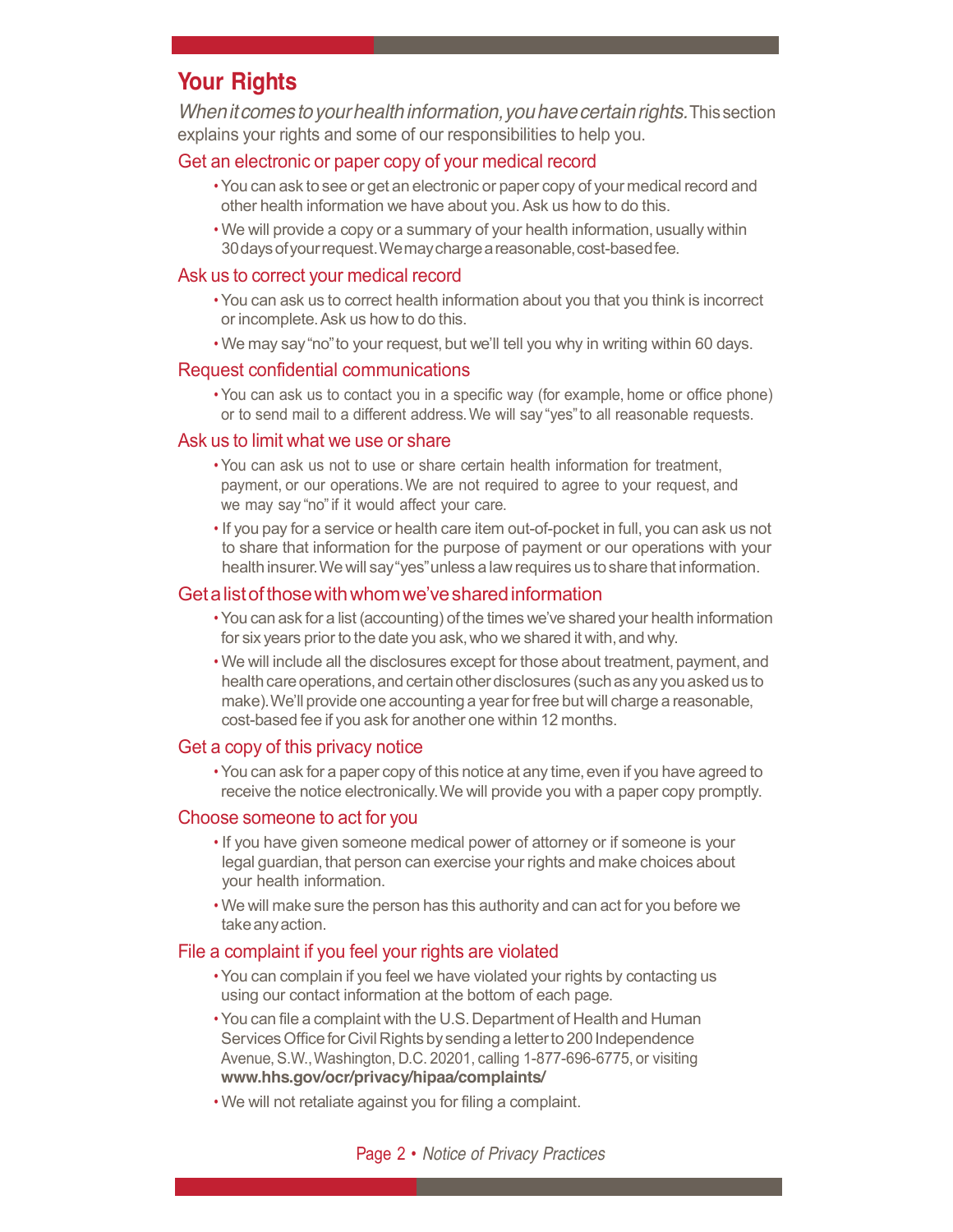# **Your Choices**

*Forcertainhealthinformation,youcantellusyourchoicesaboutwhatwe share.*If you have a clear preference for how we share your information in the situations described below, talk to us.Tell us what you want us to do, and we will follow your instructions.

#### In these cases, you have both the right and choice to tell us to:

- Share information with your family, close friends, or others involved in your care
- Share information in a disaster relief situation
- Include your information in a hospital directory

If you are not able to tell us your preference, for example if you are unconscious, we may go *ahead and share your information if we believe it is in your best interest.We may also share your information when needed to lessen a serious and imminent threat to health or safety.*

## In these cases we never share your information unless you give us written permission:

- Marketing purposes
- Sale of your information
- Most sharing of psychotherapy notes

#### In the case of fundraising:

• We may contact you for fundraising efforts, but you can tell us not to contact youagain.

# **Our Uses and Disclosures**

#### *Howdowetypicallyuseorshareyourhealthinformation?*

We typically use or share your health information in the following ways.

#### Treat you

• We can use your health information and share it with other professionals who are treating you.

*Example:Adoctortreatingyouforaninjuryasksanotherdoctorabout youroverall healthcondition.*

#### Run our organization

• We can use and share your health information to run our practice, improve your care,andcontactyouwhennecessary.

*Example:Weusehealthinformationaboutyoutomanageyourtreatmentandservices.*

#### Bill for your services

• We can use and share your health information to bill and get payment from health plans or other entities.

*Example:Wegiveinformationabout youtoyourhealthinsuranceplansoitwillpay for your services.*

*continued on next page*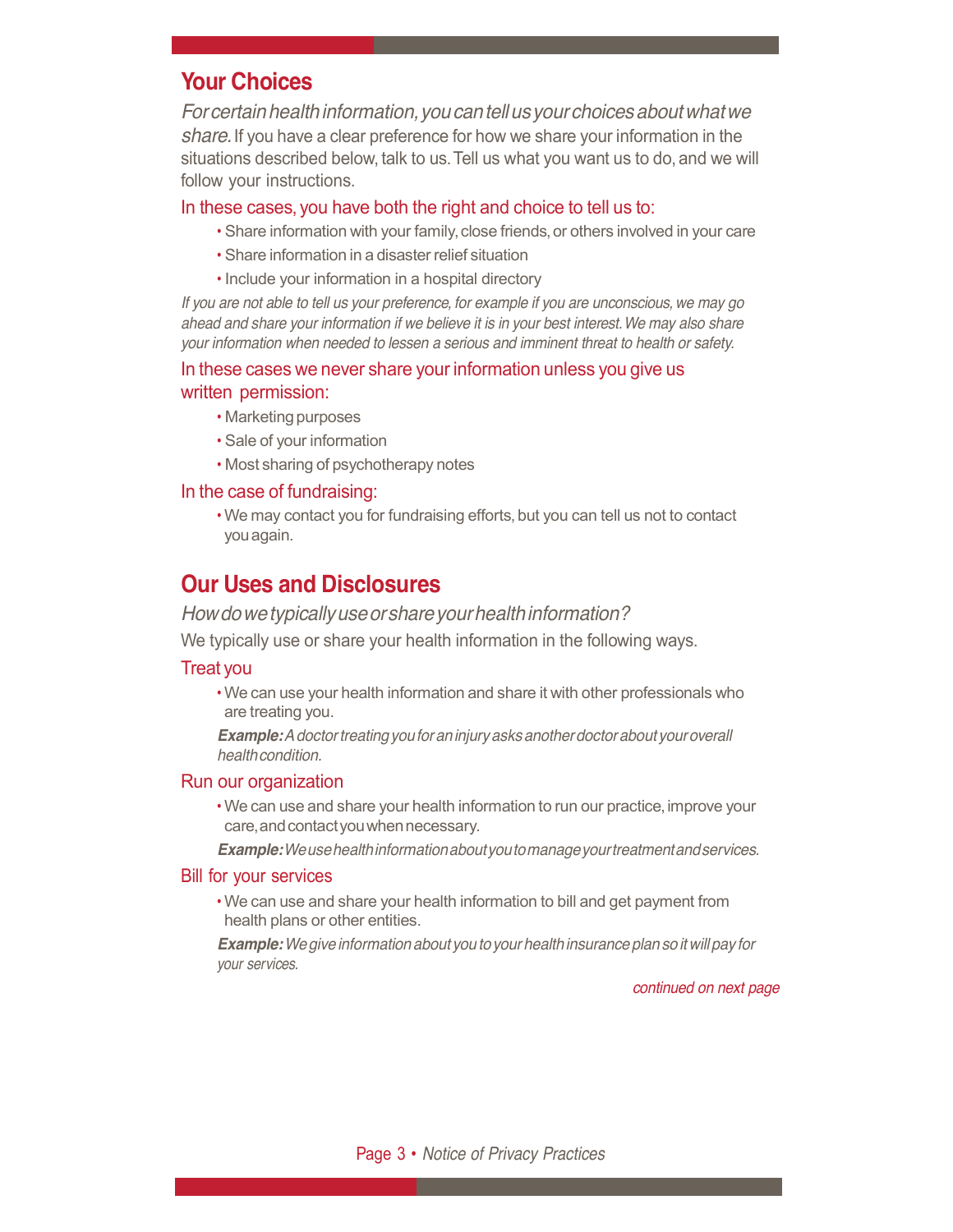#### *How else can we use or share your health information?*

We are allowed or required to share your information in other ways – usually in ways that contribute to the public good, such as public health and research.We have to meet many conditions in the law before we can share your information for these purposes.For more information see: **www.hhs.gov/ocr/privacy/hipaa/understanding/consumers/index.html**

#### Help with public health and safety issues

*Wecansharehealthinformationaboutyouforcertainsituationssuchas:*

- Preventing disease
- Helpingwithproductrecalls
- Reporting adverse reactions tomedications
- Reporting suspected abuse, neglect, or domestic violence
- Preventing or reducing a serious threat to anyone's health or safety

#### Do research

• Wecan use or share yourinformation for health research.

#### Comply with the law

- We will share information about you if state or federal laws require it, including with the Department of Health and Human Services if it wants to see that we're complying with federal privacy law.
- NewJersey law requires us to report birth defects and cancer diagnosis to the state's Department of Health without your permission.
- New Jersey specifically requires us to obtain your written permission in order to share substance abuse treatment records, mental health treatment, genetic information, sexually-transmitted diseases, and HIV/AIDS status.

#### Respond to organ and tissue donation requests

• We can share health information about you with organ procurement organizations.

#### Work with a medical examiner or funeral director

• We can share health information with a coroner, medical examiner, or funeral director when an individual dies.

### Address workers' compensation, law enforcement, and other government requests

*Wecanuseorsharehealthinformationaboutyou:*

- For workers' compensation claims
- For law enforcement purposes or with a law enforcement official
- With health oversight agencies for activities authorized by law
- For special government functions such as military, national security, and presidential protective services

#### Respond to lawsuits and legal actions

• We can share health information about you in response to a court or administrative order, or in response to a subpoena.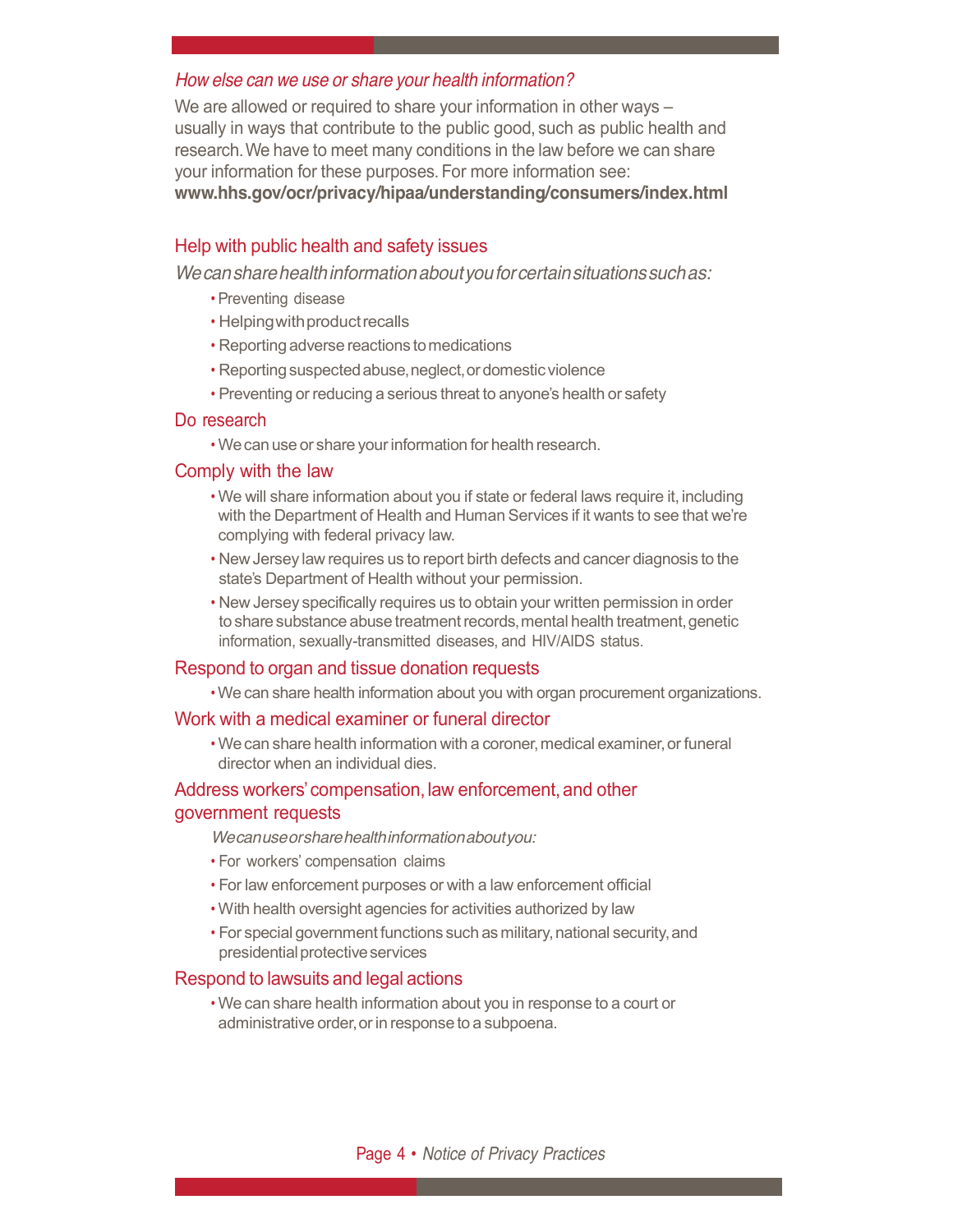# **Our Responsibilities**

- We are required by law to maintain the privacy and security of your protected health information.
- We will let you know promptly if a breach occurs that may have compromised the privacy or security of your information.
- We must follow the duties and privacy practices described in this notice and give you a copy of it.
- We will not use or share your information other than as described here unlessyoutelluswecaninwriting.Ifyoutelluswecan,youmaychange your mind at any time. Let us know in writing if you change your mind.

For more information see:

**www.hhs.gov/ocr/privacy/hipaa/understanding/consumers/noticepp.html**

## Changes to the Terms of this Notice

We can change the terms of this notice, and the changes will apply to all information we have about you. The new notice will be available upon request, in our office, and on our web site.

September2013

**This Notice of Privacy Practices applies to the following organizations:** RWJPhysicianEnterprise,P.A.



## **September 2013**

3 Executive Drive, Suite 400 • Somerset, NJ 08873 • www.rwjpe.com RWJPE Privacy Office Contact • 732-369-5957 • compliance@rwjpe.com

Page 5 • *Notice of Privacy Practices*